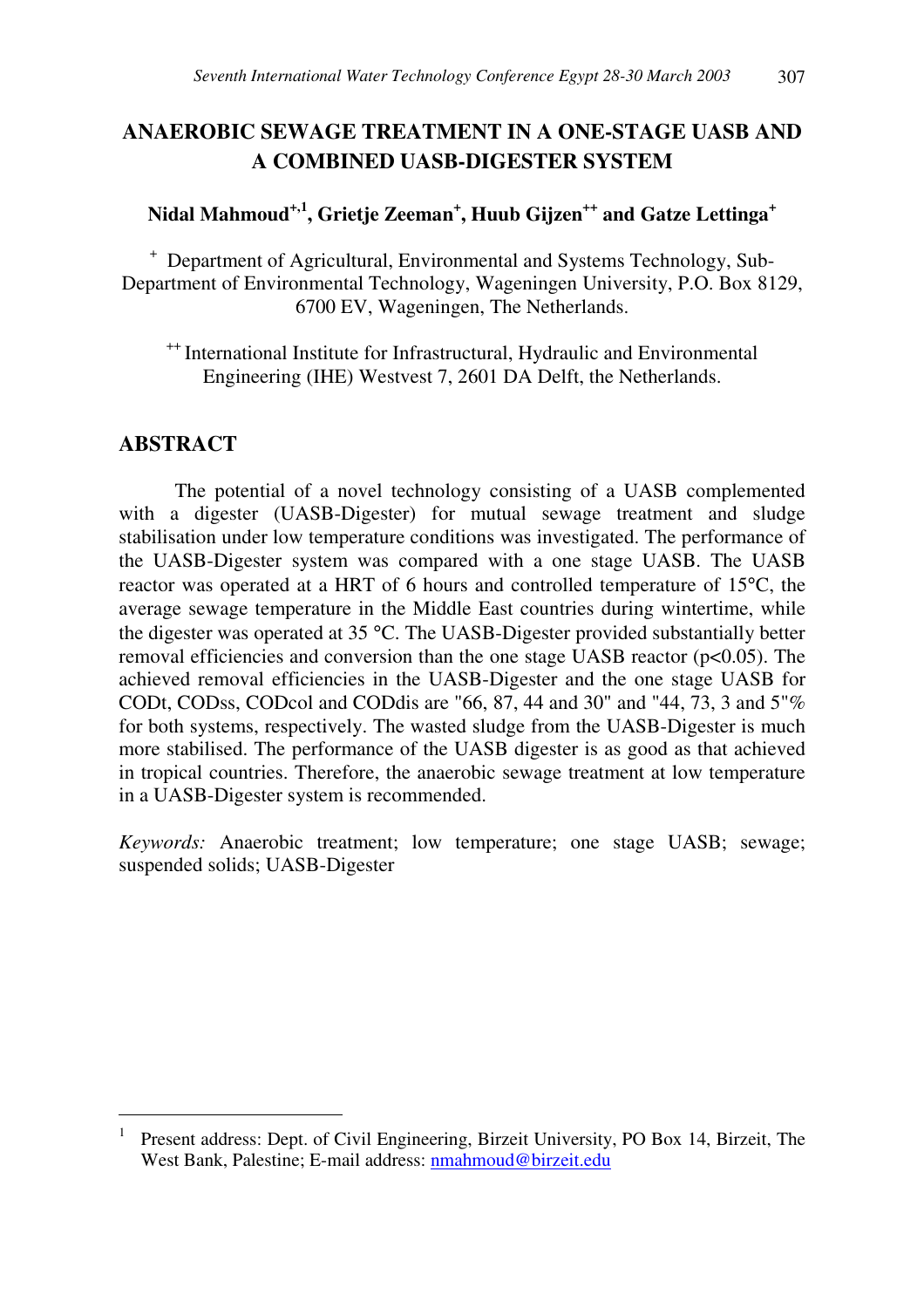## **INTRODUCTION**

Anaerobic digestion has been broadly recognised as the core of sustainable waste management (Hammes *et al.* [7]). The UASB reactor is the most widely and successfully used high rate anaerobic system for sewage treatment (Lettinga [11]). It gained a lot of popularity in tropical countries where ambient temperature is rather high ranging between 20 and 30°C (Haandel and Lettinga [6]), and the sewage strength is rather low.

In the Middle East region, the ambient temperature fluctuates between winter and summer, resulting in respectively sewage temperature of 15 and 25°C. Moreover, sewage is concentrated with a high fraction of suspended solids (Mahmoud *et al.*, [13]). The performance of the one-stage UASB systems at low temperature climates (5-20°C) is highly limited by the hydrolysis of entrapped solids, which accumulate in the sludge bed when high loading rates are applied (Sanz and Fdz-Polanco [19]; Zeeman and Lettinga [23]). Consequently, the amount of excess sludge will increase leading to a lower sludge retention time (SRT) which might limit methanogens growth (Haandel and Lettinga [6]) resulting in a poor soluble COD removal and deterioration of sludge stability (Wang [22]).

The anaerobic sewage treatment is certainly not limited to regions of hot climates. Two stage systems consisting of a high loaded first stage followed by a methanogenic stage have been proposed for sewage treatment at low temperature (Wang [22]; Elmitwalli [5]). However, when applying high loaded reactors, the produced sludge is by definition not stabilised and needs further stabilisation in a separate digester. Lettinga and Hulshoff Pol [12] proposed a novel technology consisting of an integrated high loaded UASB and digester for sewage treatment under low temperature conditions. The solids, which are entrapped in the sludge bed, are conveyed to a digester operated at optimal conditions where they can be stabilised and the digested sludge is recirculated to the UASB reactor to improve its methanogenic capacity.

In the present work, the anaerobic sewage treatment using a UASB-Digester system has been investigated at a sewage temperature of 15°C. The UASB was firstly operated without incorporating the digester aiming at identifying the best location in the sludge bed for taking and re-circulating sludge and comparison of the performance of the UASB with the UASB-Digester system. The UASB-Digester was operated aiming at performance validation and demonstration in addition to formulation of criteria for good performance and further improvement.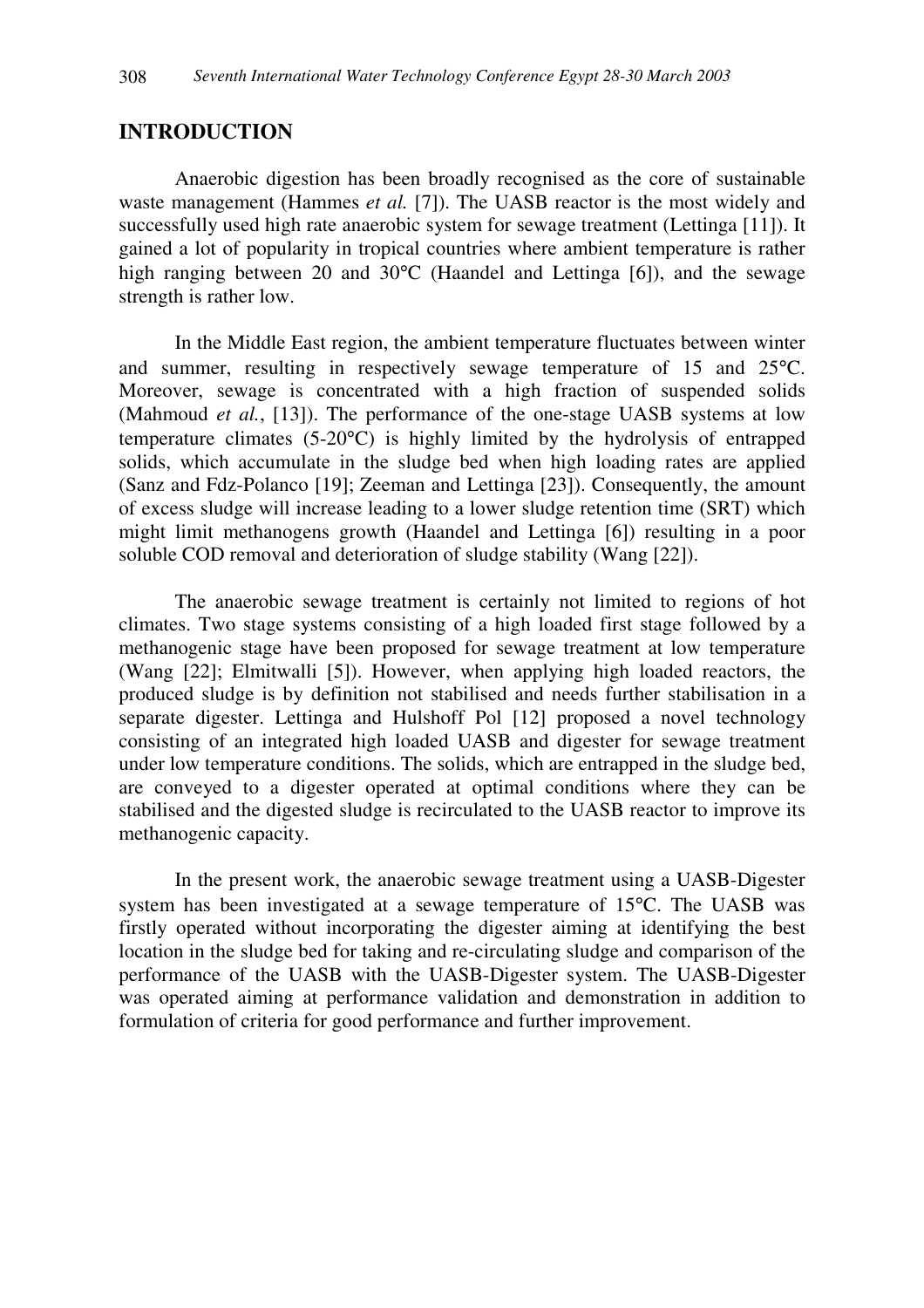### **MATERIALS AND METHODS**

#### **Experimental set-up**

The experimental work has been carried out over two successive periods. Firstly, a pilot -scale of a one stage flocculent sludge UASB reactor (volume, height, diameter: 140 l, 325 cm, 23.5 cm) was operated at 15°C without incorporating a digester. Afterwards, the UASB was modified to the UASB-Digester system by incorporating a CSTR digester (working volume 106 l) operated at 35°C. A schematic diagram of the experimental set-up is illustrated in Fig. 1. The UASB reactor and the digester were constructed from Plexiglas and PVC tubes, respectively. The temperatures of the reactors content were controlled by recirculating water in tubes wrapping the reactors through external thermostats. 5-cm thick rock wool sheets were wrapped around the UASB reactor for thermal isolation. Taps were installed over the whole UASB height at  $\pm 25$  cm for sludge discharge, re-circulation and analysis. The digester content was continuously mixed at 8 rpm.



**Fig. 1. Schematic diagram of the UASB-Digester pilot plant**

#### **Pilot plants operation and start up**

The UASB reactor was initially inoculated with an anaerobic sludge discharged from a 6-m<sup>3</sup> research pilot-scale USAB reactor, located in our research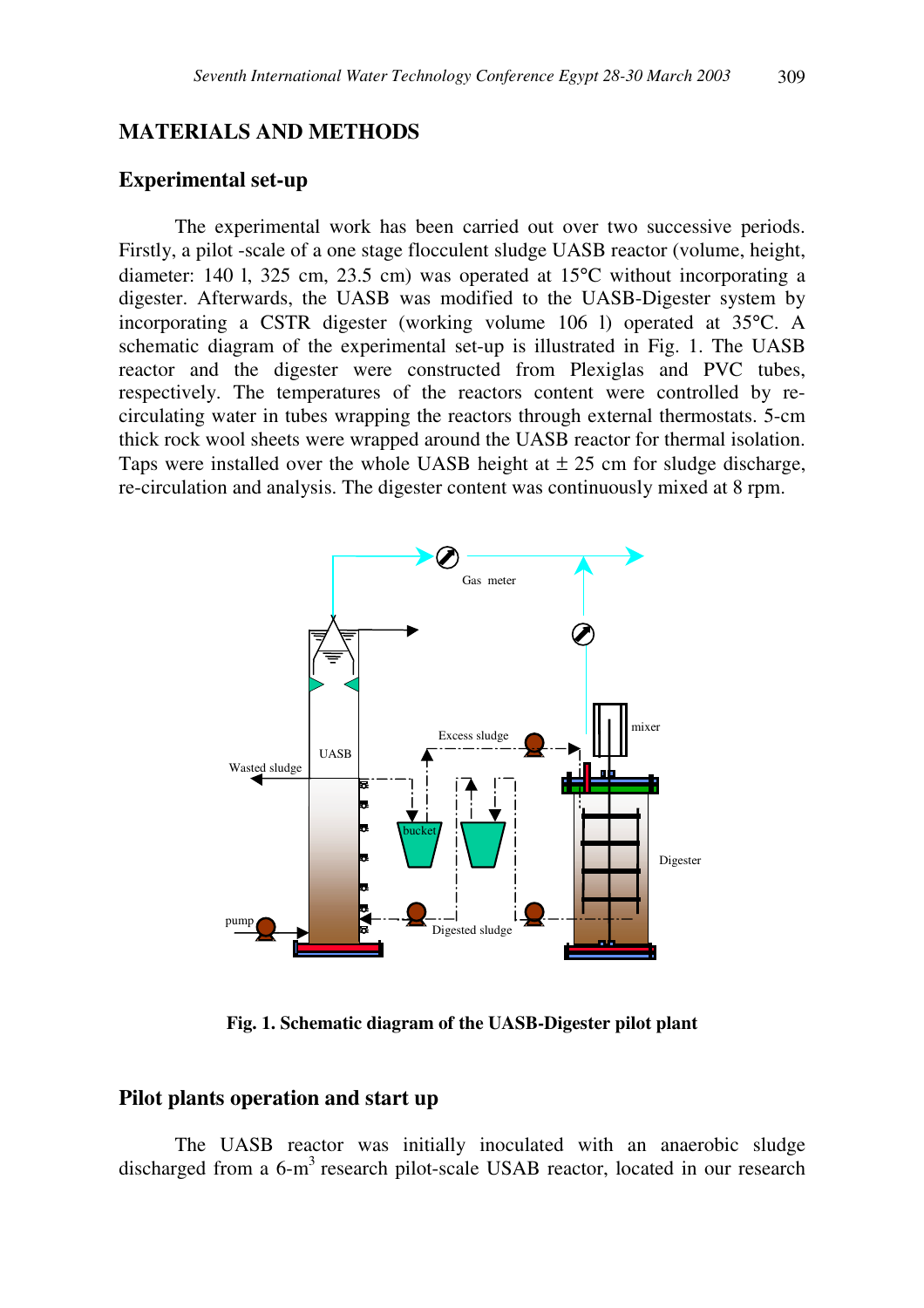hall. This reactor is operated at ambient temperature, treating domestic sewage originating from the village of Bennekom - The Netherlands. The digester was inoculated with digested primary sludge from the wastewater treatment plant of Ede-The Netherlands. During the operation of the one stage UASB system, the excess sludge was fed to the digester to accelerate the digester start up, without sludge recirculation.

The sludge bed was kept below tap 9, *ca*. 190 cm from the UASB bottom, by once daily opening this tap for discharging the sludge accumulated above. The discharged sludge was collected in 10 litre buckets, from which the sludge was immediately fed to the digester by a peristaltic pump. At the same time, the digester effluent was pumped out to another bucket, while a third pump was re-circulating it to tap 1 of the UASB, *ca*. 15-cm from the bottom. Sludge was wasted from the UASB at tap 9 after a settling period of half an hour after finishing the recirculation process. The one stage UASB and the UASB-Digester were operated for 81 and 83 days, respectively of which the first 35 and 33 days were (arbitrarily) considered as start-up periods. The reactors behaviour during the steady state period met the criteria for steady state set by Noyola *et al.* [15] and Polprasert *et al.* [16]. Noyola *et al.* [15]) considered 'steady state' of an anaerobic reactor treating domestic sewage to be achieved after an operation period of 10 times the new HRT with a minimum of 2 weeks. Polprasert *et al.* [16] considered 'steady state' to be achieved once the effluent COD concentrations varied within ±10%. Elmitwalli [5] considered these criteria satisfactory for achieving steady state conditions.

## **Sewage**

The used sewage of the village of Bennekom-The Netherlands comes from a combined sewer system and is continuously pumped to our experimental hall. The concentration of this sewage was slightly (about 9%) increased by being continuously pumped to a 350 l settler at a flow rate of 55 l/hr of which 12 l/h was overflowed to the sewer system and 43 l/h was pumped during 8:00 am - 21:00 p.m. to a buffer tank, from which the UASB was continuously fed. The content of the buffer tank was continuously mixed at 60 rpm. Composite samples for 48, 48 and 72 hours of the buffer tank and the UASB effluent were collected in containers stored in a refrigerator at 4°C.

## **Analytical methods**

COD analysis was carried out using the micro-method, described by Jirka and Carter [8]. Raw samples were used for COD total (CODt); filtered samples through 4.4 µm folded paper-filters (Schleicher & Schuell 5951/2, Germany) for COD filtrate (CODpf) and through 0.45 µm membrane filters (Schleicher and Schuell ME 25, Germany) for dissolved COD (CODdis). The COD suspended (CODss) and COD colloidal (CODcol) were calculated by the difference between "CODt and CODpf" and "CODpf and CODdis", respectively. Volatile fatty acids (VFA) were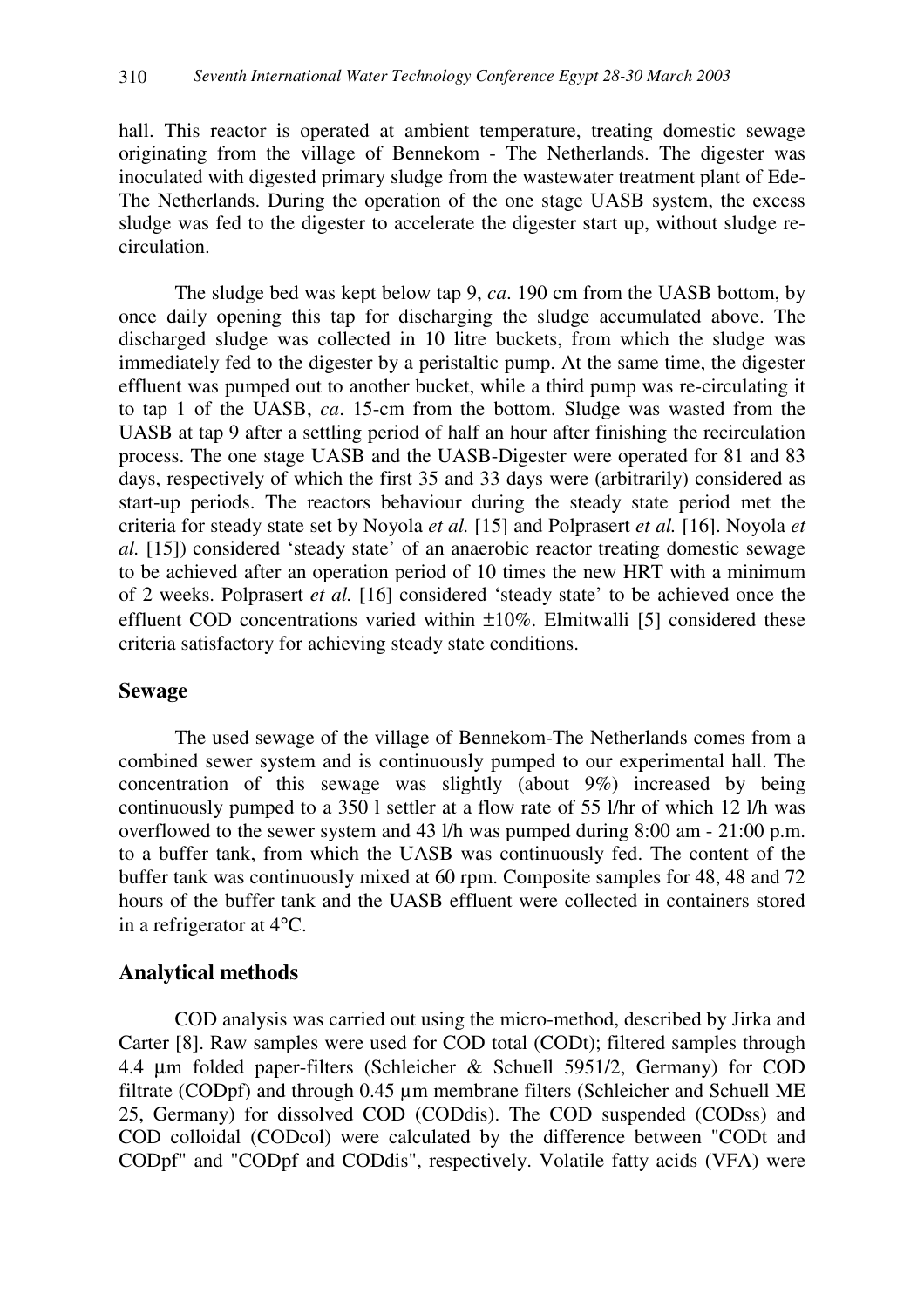measured from membrane-filtered samples with a gas chromatograph, as described by Elmitwalli [5]. The biogas composition  $(CH_4, CO_2, N_2, O_2)$  was determined using a gas chromatograph, as described by Elmitwalli [5]. The Kjeldahl nitrogen (Nkj), sludge volume index (SVI), capillary suction time (CST), total solids (TS), volatile solids (VS) were measured according to the *Dutch Standard Normalised Methods* [4]. Total ammonium (NH<sub>4</sub><sup>+</sup>- N) was determined with an automatic analyser (Skalar 1520).

Total lipids, carbohydrates and dewaterability were determined as described by Elmitwalli [5]. The analysed sludge samples for total COD, total carbohydrates and Nkj were previously homogenised by ultra – Turrax (Heidolph, DIAX 900). Sludge stability was measured in serum bottles (500 ml) incubated at 30 ºC as described by Elmitwalli [5]. Methane in the headspace was determined by the gas displacement method using 5% NaOH solution.

### **Calculations**

The equations which have been used for describing the conversion processes and solids retention times (SRT) are presented below.

#### *One stage UASB*

$$
Hcarb\left(\% \right) = 100 \frac{(Ccarb(\text{inf}) - Ccarb(\text{eff})) \times Q(\text{inf}) - Ccarb(\text{w}) \times Q(\text{w})}{Ccarb(\text{inf}) \times Q(\text{inf})}
$$
(1)

$$
Am\left(\% \right) = 100 \frac{NH4\left(\text{eff}\right) \times Q\left(\text{eff}\right) + Q(w) \times NH4(w) - Q(\text{inf}) \times NH4(\text{inf})}{Nkj(\text{inf}) \times Q(\text{inf})}
$$
\n<sup>(2)</sup>

$$
H(\%) = 100(\frac{CH4\text{-} COD + COD \, \text{dis}(\text{eff}) - COD \, \text{dis}(\text{inf})}{COD \, \text{t}( \text{inf}) - COD \, \text{dis}(\text{inf})})
$$
\n
$$
\tag{3}
$$

$$
A(\%) = 100(\frac{CH4 \cdot COD + VFA \cdot COD \cdot (eff) - VFA \cdot COD \cdot (inf)}{CDt \cdot (inf) - COD \cdot VFA \cdot (inf)} ) \tag{4}
$$

$$
M(\%) = 100(\frac{CH4 \cdot COD}{CDt \text{ (inf)}})
$$
\n
$$
\tag{5}
$$

$$
SRT = \frac{MSB}{Q^{(w)} \, X \, X^{(w)}}\tag{6}
$$

#### *UASB-Digester*

$$
Hcarb (U - dig) (%) = 100 \frac{(C carb (inf) - C carb (eff)) x Q (inf) - Q (w) * C carb (w)}{Q inf x C carb (inf)}
$$
(7)

$$
Hcarb (dig) (%) = 100 \frac{Q(exc) \times Ccarb (exc) - Q(dig) \times Ccarb (dig)}{}
$$
 (8)

$$
Q(\text{inf}) (C \text{carb} (\text{inf}) - C \text{carb} (\text{eff}))
$$

$$
Hcarb (UASB) (%) = Hcarb (U - dig) - Hcarb (dig)
$$
\n(9)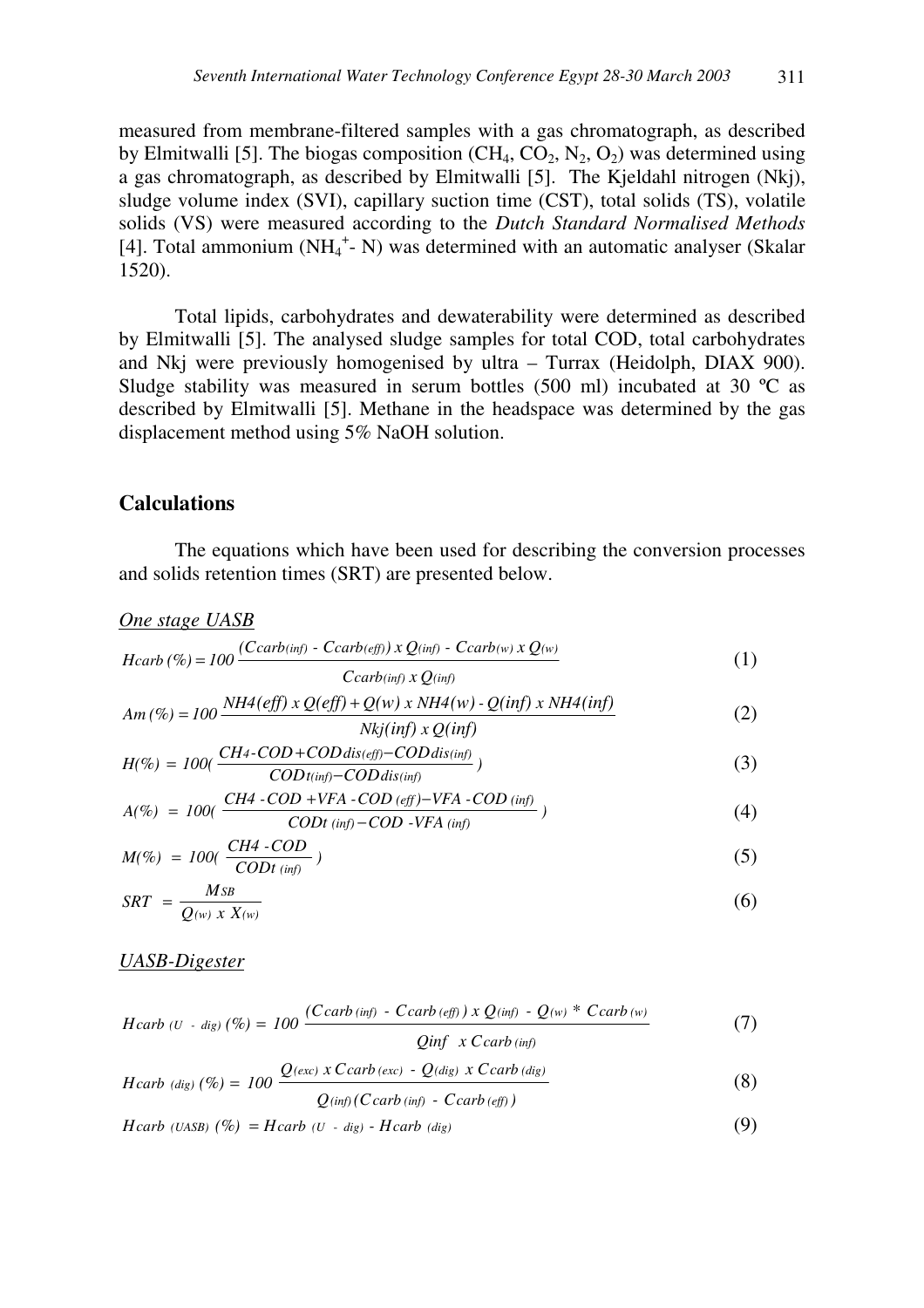$$
Hcarb \, (digester) \, (\%) = 100 \, \frac{Ccarb(exc) \cdot Ccarb(dig)}{Ccarb(exc)} \tag{10}
$$

$$
Initrog. (digester) (\%) = 100 \frac{(Nkj(exc) - NH4(exc)) - (Nkj(dig) - NH4(dig))}{(Nkj(exc) - NH4(exc))}
$$
(11)

$$
Hlipids \ (digester) \, (\%) = 100 \, \frac{Clipids(exc) - Clipids(dig)}{Clipids(exc)} \tag{12}
$$

$$
Am\left(\%) = 100 \frac{Q(\text{inf}) \times NH4(\text{eff}) - Q(\text{inf}) \times NH4(\text{inf}) - Q(\text{dig}) \times NH4(\text{dig}) + Q(\text{exc}) \times NH4(\text{exc}) + Q(\text{w}) \times NH4(\text{w})}{Q(\text{inf}) \times Tk(\text{inf})}
$$
(13)

$$
SRT\left( \text{UASB} \right) = \frac{MSB}{Q\left( \text{exc} \right) \left( X \right) X\left( \text{exc} \right)} \tag{14}
$$

$$
SRT \, (dig) \ = \ HRT \ = \ \frac{V \, (dig)}{Q \, (dig)} \tag{15}
$$

Where: *H*, percentage hydrolysis; *A*, percentage acidification; *M*, percentage methanogenesis; *Am*, percentage ammmonification (ammonia production in the UASB reactors due to particulate-N hydrolysis and acidification as a percentage of the influent Nkj-N); Ccarb, total carbohydrates; w, wasted sludge from the UASB; *inf*, influent; *eff*, effluent; *exc*, excess sludge (sludge conveyed from the UASB to the digester); dig, digested sludge (digester effluent);  $M_{SB}$ , total sludge mass (g VS/l) in the sludge bed (average of 5 measurements); *Q*, flow rate (l/d); equations 2, 3 and 4 are also valid for the UASB and digester of the UASB-Digester system;  $CH_4$  as  $\text{COD} = \text{CH}_4$  as  $\text{COD}_{\text{(liquid form)}} + \text{CH}_4$  as  $\text{COD}_{\text{(gas form)}}$ 

#### **RESULTS AND DISCUSSION**

### **Removal of various COD fractions**

The main characteristics of the sewage used in this research are presented in Table 1. The reduction of the influent COD during the performance of the UASB-Digester run in comparison with the one stage UASB is due to dilution with rainwater.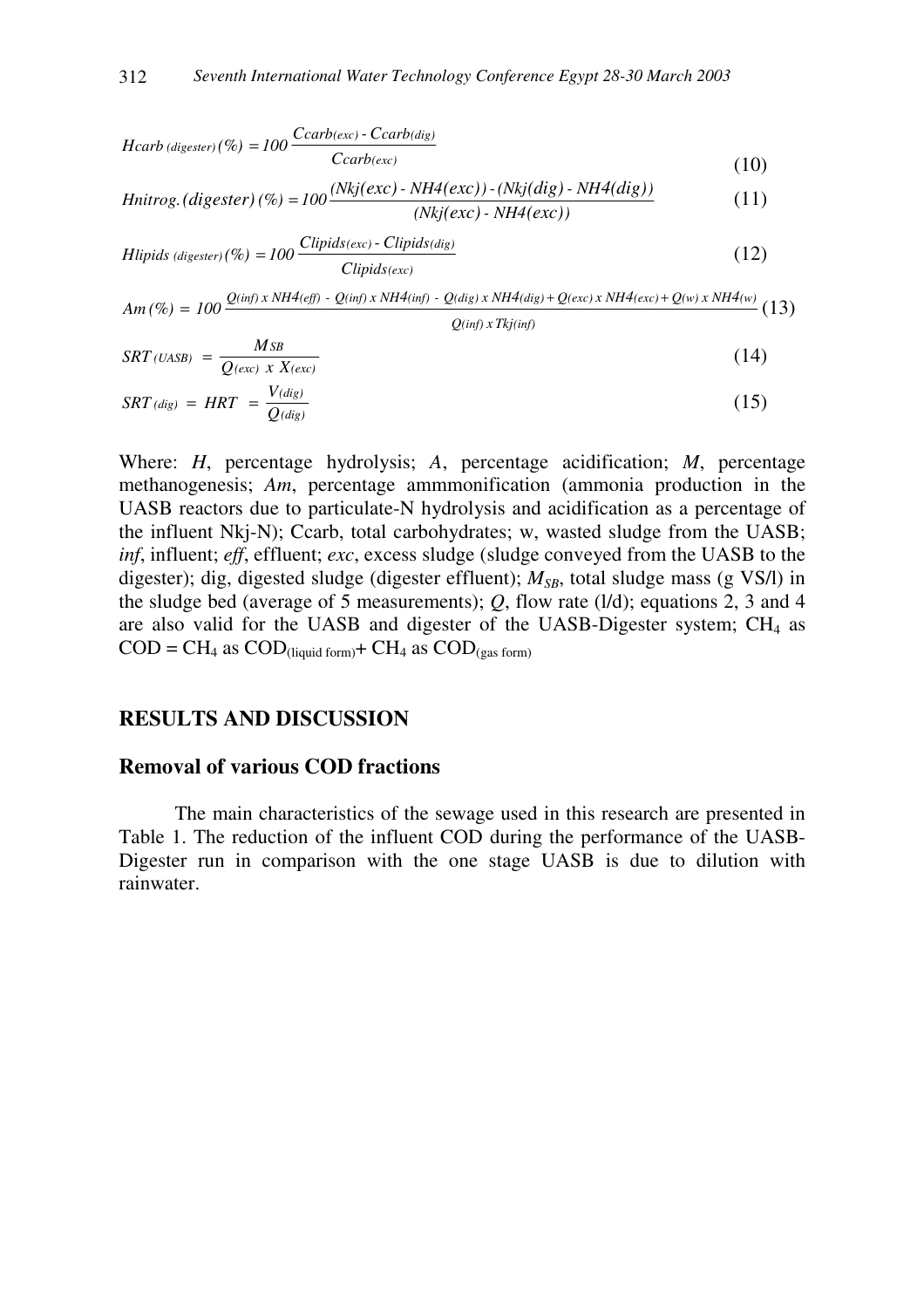|                         |                      | <b>UASB</b> | <b>UASB-Digester</b> |         |  |
|-------------------------|----------------------|-------------|----------------------|---------|--|
| *parameter              |                      |             |                      |         |  |
|                         | $\overline{+}$ n =16 | $n = 6$     | $n = 20$             | $n = 6$ |  |
| CODt                    | 721 (171)            |             | 460 (122)            |         |  |
| <b>CODss</b>            | 398 (167)            |             | 251 (100)            |         |  |
| CODcol                  | 151 (46)             |             | 124(24)              |         |  |
| CODdis                  | 172(42)              |             | 86 (37)              |         |  |
| <b>COD-VFA</b>          | 76 (38)              |             | 34(25)               |         |  |
| Total carbohydrates     |                      | 68 (22)     |                      | 99 (29) |  |
| Suspended carbohydrates |                      | 41 $(3)$    |                      | 76(27)  |  |
| Colloidal carbohydrates |                      | 15(9)       |                      | 11(2)   |  |
| Dissolved carbohydrates |                      | 12(4)       |                      | 12(2)   |  |
| $Nkj-N$                 |                      | 72(12)      |                      | 50(13)  |  |
| $NH_4^+$ -N             |                      | 57(14)      |                      | 43(8)   |  |
| <b>PH</b>               | 7.4(0.1)             |             | 7.3(0.2)             |         |  |

**Table 1. Characteristics of the influent sewage (Bennekom - The Netherlands)**

<sup>+</sup> All parameters are in mg/L except pH; <sup>++</sup> number of measurement except pH (daily)

The mean values of effluent CODt and fractions and the removal efficiencies of the UASB and the UASB-digester systems are depicted in Table 2. The results clearly reveal that the UASB-Digester system achieved substantially better physical removal efficiencies of all COD fractions as compared to the one stage UASB system  $(p<0.05)$  and a more stable performance as can be seen by the low standard deviations.

Although, the removal of VFA-COD in the UASB of the UASB-digester was very high, the removal of CODdis was limited (30%) (Table 1). The achieved effluent soluble COD of almost 50 mg COD/l is obviously the lowest achievable soluble COD value in anaerobic sewage treatment of the village of Bennekom (Last *et al*. [9]; Elmitwalli [5]). Apparently, the soluble fraction of the effluent COD (partly) consisted of soluble microbial products (SMP), which are resistant to anaerobic degradation (Aquino and Stuckey [1]).

The substantial improvement of CODcol removal achieved in the combined system over the one-step UASB reactor might be due to the creation of better digestion conditions in the combined system. Elmitwalli [5] found that the colloidal particles in the sewage are highly biodegradable and attributed the reported poor colloidal removal during anaerobic sewage treatment at low temperature to poor physical removal. Similarly, the improvement of CODss removal might result from the better digestion conditions, which can also justify the enhancement of CODcol removal, since colloids may be generated from the suspended solids (Elmitwalli [5]). Accordingly, our results suggest the existence of a capturing - de-capturing mechanism for solids removal in the sludge bed. Consequently, the solids physical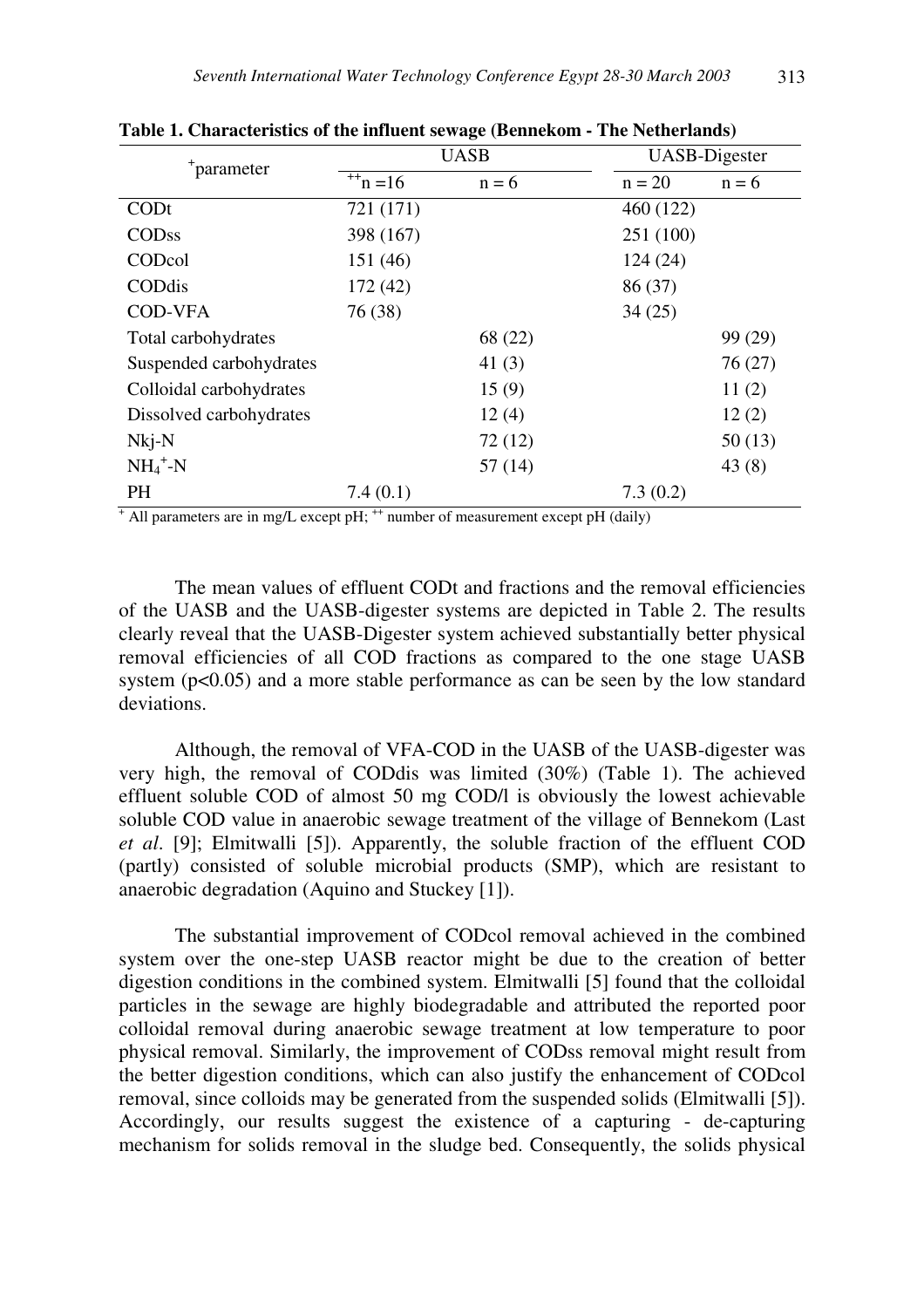removal might not only be affected by the characteristics of the influent particles and the sludge but also by the digestion conditions.

#### **Hydrolysis, acidification and methanogenesis**

The percentage hydrolysis, acidification and methanogenesis are depicted in Table 3. In the one stage UASB reactor, not hydrolysis, but methanogenesis was limiting the overall conversion of organic matter to methane. The effluent contained a high amount of soluble COD amounting to 162(47) mg COD/l of which 80(40) mg COD/l was in the form of VFA. Differently, in the UASB of the UASB- Digester system, hydrolysis was the limiting step of the overall digestion processes. Moreover, the results clearly reveal that the conversion in the UASB of the UASB-Digester system is substantially higher than in the one stage UASB. On one hand, this can be attributed to the existence of better methanogenic conditions in the UASB of the UASB-Digester system, which might have enhanced the hydrolysis step through, e.g. improving the contact between the substrate and the hydrolytic enzymes due to biogas production (Sanders [18]). On the other hand, the reduction of the OLR from 2.88 (0.69) g COD/l.d in the one stage UASB run to 1.84 (0.49) g COD/l.d in the UASB-Digester run, due to the lower influent COD, is also a factor that might have enhanced the conversion in the UASB-digester run. The COD mass balance presented in Fig. 2 shows that the main COD conversion takes place in the UASB reactor.



**Fig. 2. COD mass balance of a one stage UASB (left) and a UASB-digester system (right) over a period of respectively 47 and 45 days. Both UASB reactors were** operated at HRT=6 hours;  $T = 15 °C$  and the digester at SRT = 21 days and  $T = 35 °C$ .

#### **Sludge characteristics**

The characteristics of the excess, digested and wasted sludges are presented in Table 4. The results show a substantially higher VS/TS ratio of the excess sludge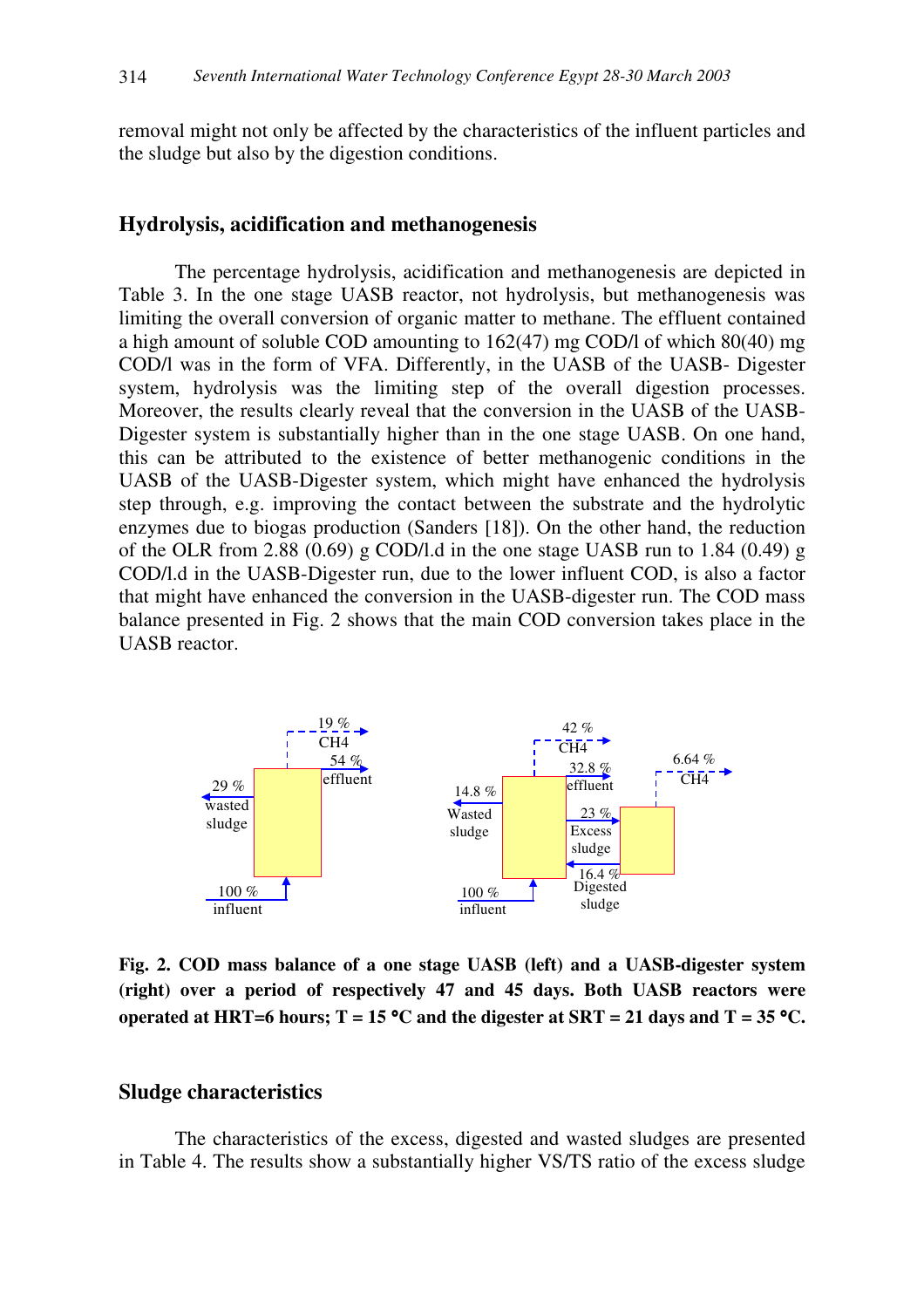of the UASB reactor in comparison with that from the UASB of the UASB-Digester system, which indicates better stability of the latter. This was confirmed by the results of the stability test. The sludge digested in the digester has substantially higher stability than the excess sludge from the UASB of the UASB-Digester system due to dilution of the sludge bed with the influent solids. The relatively low SVI of the UASB, UASB of the UASB-Digester system and the digester sludges reveals high settleability with no influence of the digestion conditions.

The high filterability constant of the wasted sludge of the UASB of the UASB-Digester system as compared to that of the UASB reactor demonstrates that the first sludge is better dewaterable (P<0.05) but the digested sludge is not (P<0.05). This can be explained by production of small particles during digestion and hence increase of particles specific surface area (Lawler *et al.* [10]).

The TS measured along the sludge bed height showed a decline trend in concentration from 33 to 13 g TS/L at the bottom and top of the sludge bed, respectively, with clear stratification at the border of 40% height of the bottom of the reactor. The VS/TS ratio was almost constant over the sludge bed height, which indicates that the sludge is equally stabilised over the bed.

The results presented in Table 5 reveal that the carbohydrates in sewage are efficiently removed in the UASB systems, as a result of high removal of the suspended part. The results show insignificant (p<0.05) difference in carbohydrate conversion between the UASB and the UASB-Digester system.

The Nkj-N was partly removed in the UASB reactors due to particulate N removal, but  $NH_4^+$ - N was released as a result of protein hydrolysis (Table 5). The hydrolysis of particulate N in the studied systems could not accurately be calculated as the difference between Nkj- N and  $NH_4^+$ - N was very low and within the marginal error of the used measuring instruments. Instead, the hydrolysis of particulate N was based on ammonia production (eq. 2 and 12). The results show no ammonia production in the UASB, while it was significant  $(p<0.05)$  in the UASB of the UASB-Digester.

In the digester, the percentage conversion of the particulate N, carbohydrates and lipids based on the digester influent were 29 (5), 25 (16) and 52 (3), respectively. Nkj removal of  $6 (1.5)$ % occurred in the digester ( $p<0.05$ ) which might be due to ammonia precipitation through complex formation, e.g. precipitation of ammonium as struvite  $(MgNH_4PO_4.6H_2O)$  (Mamals *et al.* [14]). The low carbohydrate degradation in the digester is due to the relatively high carbohydrate conversion in the UASB; the same could also stand for the lipids as much more lipid hydrolysis at the applied digestion conditions was found (Mahmoud *et al.* [13]) when digesting primary sludge in a CSTR.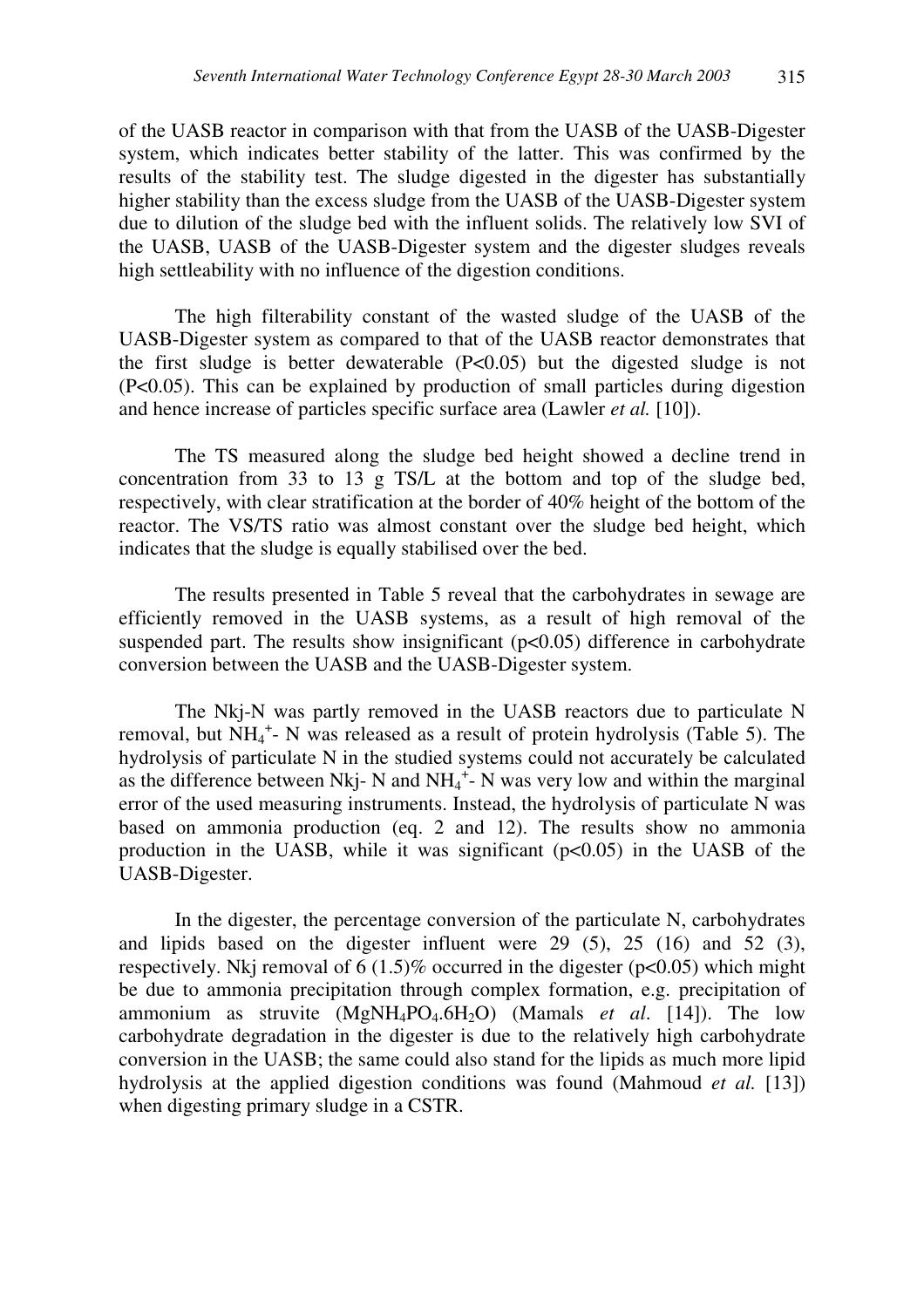| Parameter                 | Unit                                     | <b>UASB</b>      | <b>UASB-Digester</b> |                  |  |
|---------------------------|------------------------------------------|------------------|----------------------|------------------|--|
|                           |                                          |                  | <b>UASB</b>          | Digester         |  |
| Retained sludge           |                                          |                  |                      |                  |  |
| Concentration             | $g \text{ VS.} \text{1}^{-1}$ sludge bed | 16.81(1.15)      | 13.63(0.93)          | 5.34(0.77)       |  |
| $*$ SRT                   | days                                     | $24.27 \pm 5.19$ | $29.7 \pm 9.36$      | $21.16 \pm 1.52$ |  |
| Excess sludge             |                                          |                  |                      |                  |  |
| VS/TS                     | $\%$                                     |                  | 67(2)                |                  |  |
| <b>SVI</b>                | $ml.g^{-1}.SS$                           |                  | 37.35 (6.23)         |                  |  |
| Stability                 | $g CH_4$ -COD. $g^{-1}$ COD              |                  |                      |                  |  |
| COD/VS                    | $g$ COD/ $g$ VS                          |                  | 1.73(0.01)           |                  |  |
| $\times$ x10 <sup>6</sup> | $kg^2.m^4.s^{-2}$                        |                  | 62.45 (17.66)        |                  |  |
| Wasted sludge             |                                          |                  |                      |                  |  |
| VS/TS                     | $\%$                                     | 71(1.13)         | 67.5(2)              |                  |  |
| <b>SVI</b>                | $ml.g^{-1}.SS$                           | 31.4(1.7)        | 32.98 (1.40)         |                  |  |
| Stability                 | $g CH_4$ -COD. $g^{-1}$ COD              | 45.6(0.5)        | 36.2(4.9)            |                  |  |
| COD/VS                    | $g$ COD/ $g$ VS                          | 1.87(0.12)       | 1.74(0.07)           |                  |  |
| $\times$ x10 <sup>6</sup> | $kg^2.m^4.s^{-2}$                        | 29.26(5)         | 59.09 (29.45)        |                  |  |
| Digested sludge           |                                          |                  |                      |                  |  |
| VS/TS                     | $\%$                                     |                  |                      | 63.5(0.6)        |  |
| <b>SVI</b>                | $ml.g^{-1}.SS$                           |                  |                      | 30.09 (1.20)     |  |
| Stability                 | $g CH_4$ -COD. $g^{-1}$ COD              |                  | 19.9(6.6)            |                  |  |
| COD/VS                    | $g$ COD/ $g$ VS                          |                  |                      | 1.77(0.13)       |  |
| $\times$ x10 <sup>6</sup> | $kg^2.m^4.s^{-2}$                        |                  |                      | 26.14 (4.48)     |  |

**Table 4. Characteristics of the retained and wasted sludge in the UASB system and the retained, excess and wasted sludge in the UASB-Digester system. Standard deviations are presented between brackets**

+ SRT with 95% confidence interval

### **Sludge production**

The daily wasted sludge from the UASB  $(0.17(0.04)$  g VS/g COD<sub>inf</sub>) is significantly lower than from the UASB-Digester system (0.0.08(0.01) g VS/g CODinf). The sludge production in the UASB-Digester system is similar to that reported by Cavalacanti *et al*. [2] (0.08 and 0.07 g VSS/ g CODin) during anaerobic sewage treatment at 4 - 8 hours HRT and 25 - 28 °C.

### **General discussion**

The results clearly reveal the high potential of the UASB-Digester system for sewage treatment at low temperature of 15 ºC as it couples wastewater treatment and sludge stabilisation. The system solves the problem of solids accumulation in the sludge bed at low temperature conditions. Consequently it can be successfully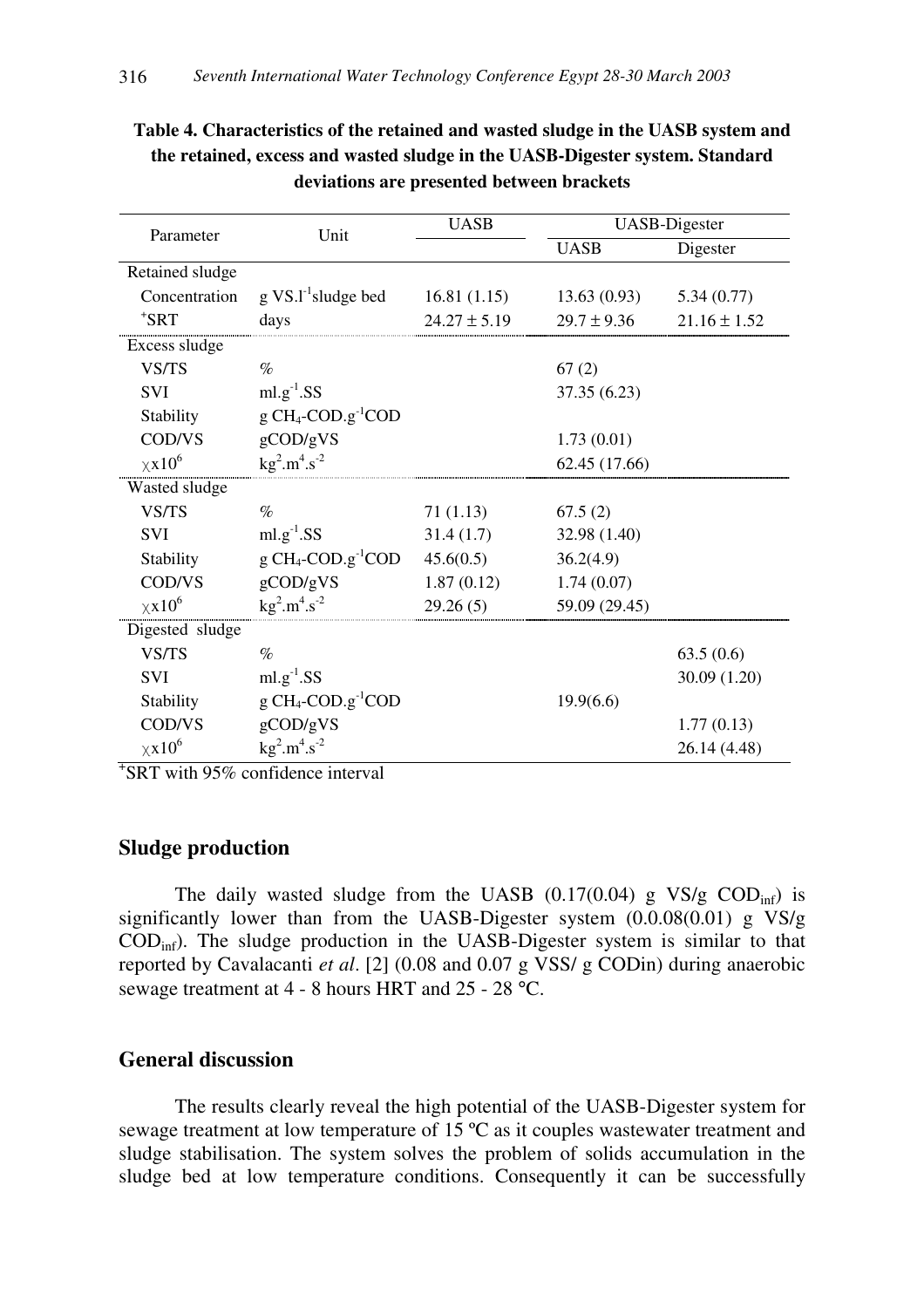applied for sewage treatment in almost all countries with low or fluctuating temperature climates like the Middle East. Ruiz *et al.* [17] reported during anaerobic treatment of domestic sewage at 20 ºC in a bench scale UASB (2 l), an increase of the COD and SS removal efficiencies by about 5% when incorporating a digester.

The system is not only superior to the one stage UASB system for sewage treatment at low temperature climates but also to other so far proposed systems, e.g. the two stage Hydrolysis Upflow Sludge Bed (HUSB) + Expanded Granular Sludge Bed (EGSB) system (Wang [22]) and Anaerobic filter (AF) - Anaerobic hybrid (AH) (Elmitwalli [5]). Worth mentioning that both researches of (Wang [22]) and (Elmitwalli [5]) were carried out in our experimental hall, using the same sewage source we used in this research. The effluent CODt of the UASB-Digester (151 mg COD/L) is lower than that of the HUSB-EGSB system (200-250 mg COD/L) and the AF+AH when operated at 2+4 hours (211 mg COD/L) and 3+6 hours (195 mg COD/L) and differs only in 15 mg COD/l from the AF-AH system when operated at 4+8 hours. Nonetheless, the excess sludge from the UASB-Digester is well stabilised, while that from both the HUSB+EGSB and AF+AH systems was poorly stabilised and consequently would need further digestion in a separate digester. Since the digester should be incorporated to the HUSB+EGSB and AF+AH systems, it is rational to compare the volume of those systems with only the volume of the UASB without including the volume of the digester. As the UASB of the UASB-Digester system, HUSB+EGSB and AF+AH were operated at 6, 5 and 12 hours, the UASB -Digester system is more compact in comparison to the AF+AH but not the HUSB+EGSB. Nonetheless, the UASB-Digester system is less complex and achieved better effluent quality. Moreover, the HUSB+EGSB system is not expected to be an attractive technology for the treatment of high strength sewage at low temperature like the case in the Middle East (CODss:  $\pm$  1000 mg COD/l) (Mahmoud *et al*. [13]). The reduction of suspended solids removal in the HUSB with decreasing temperature will certainly lead to deterioration of granular sludge in the EGSB system (Lettinga and Hulshoff Pol [12]).

The removal efficiency of total COD in the UASB-Digester system is as high as those reported for tropical countries like Sao Paulo-Brazil by Vieira [21] (70%), Bucaramanga - Columbia by Schellinkhout *et al*. [20] (66 %) and Kanpur - India by Draaijer *et al*. [3] (62 - 70 %).

The volume of the digester can be greatly reduced. Our previous work (Mahmoud *et al*. [13]) showed hardly any improvement in the digester performance at increasing the SRT above 10 days at 35 °C or 15 days at 25 °C. Moreover, due to solids content stratification in the sludge bed while maintaining a uniform stability, sludge with a high concentration can be conveyed from the UASB to the digester. This will lead to substantial reduction in the digester volume. Similarly, the volume of the UASB in the UASB-Digester can also be reduced as the results clearly show that it was under loaded.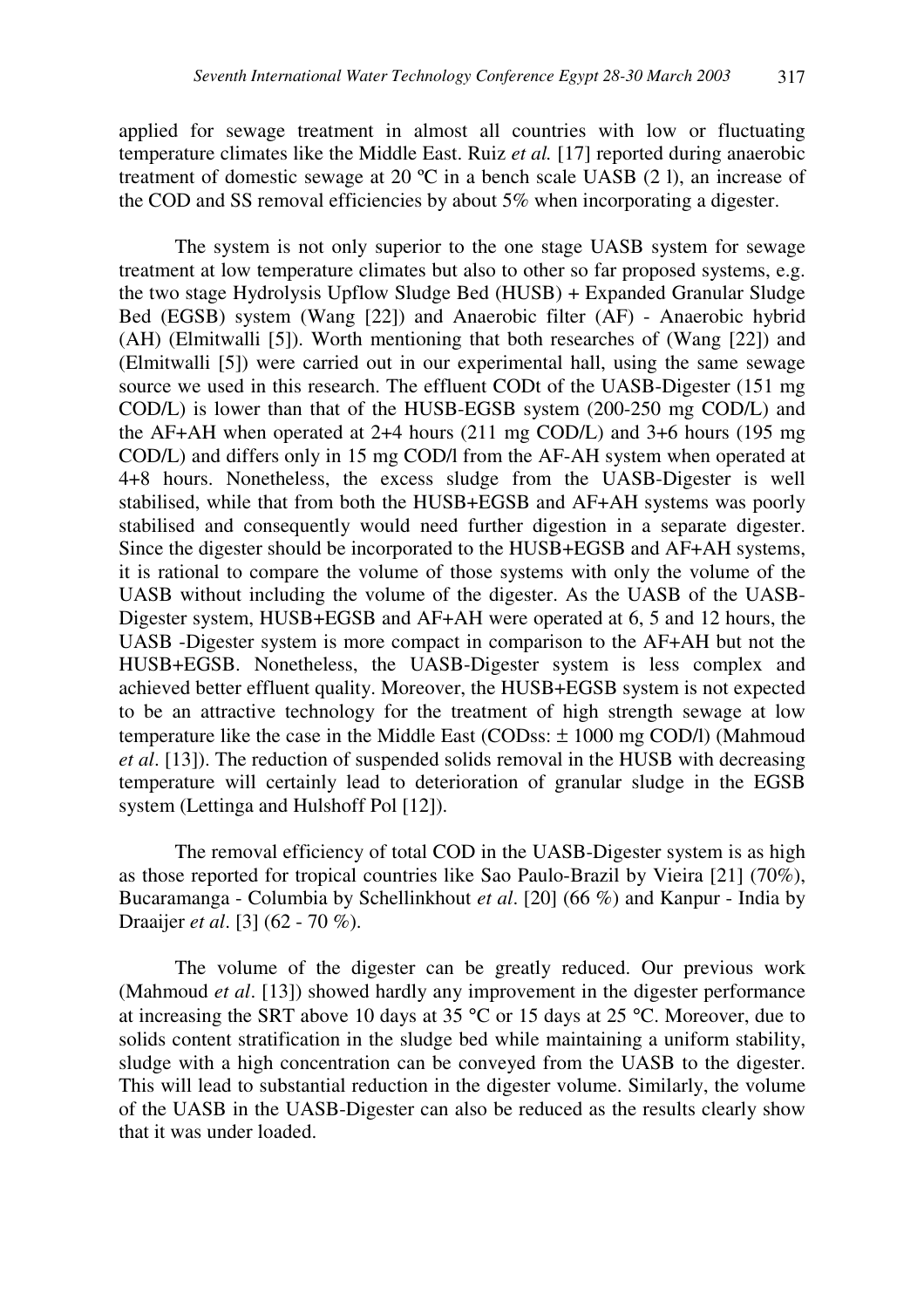# **CONCLUSIONS**

- The here presented UASB-Digester system represents an efficient technology for anaerobic sewage (pre) treatment at low temperature conditions, i.e. it provides average removal efficiencies for CODt, CODss, CODcol and CODdis of 66, 87, 44 and 30%, respectively.
- The sludge re-circulation improved both the solids physical removal and the conversion as it increased the methanogenesis from 20 % in the one stage UASB reactor to 47 % in the UASB-Digester system.
- The sludge production from the UASB-Digester system is very low, the sludge is very well dewaterable and stabilised.

# **RECOMMENDATIONS**

- The sludge to be re-circulated from the UASB to the digester is recommended to be taken from the first 40% height of the sludge bed.
- The sludge wastage is recommended to be from the digester not the UASB.
- The produced biogas should be reused for heating the digester content.

# **REFERENCES**

- [1] Aquino, S. F. and Stuckey, D. C. (2001) Characterization of soluble microbial products (SMP) in effluents from anaerobic reactors. *Proc. 9 th . Int. Symp. on Anaerobic Digestion*. Antwerpen, Belgium. 109 - 116.
- [2] Cavalacanti, P. F. F., Medeiros, E. J. S., Silva, J. K. M. and Haandel, A. van. (1999) Excess sludge discharge frequency for UASB reactors. *Water Sci. Technol.* **40**(8), 211-220.
- [3] Draaijer, H., Maas J. A. W., Schaapman, J. E. and Khan, A. (1992) Performance of the 5 mild UASB reactors for sewage treatment at Kanpur, India. *Water Sci. Technol.* **25**(7), 123-133.
- [4] Dutch Standard Normalized Methods (1969) The Netherlands Normalisation Institute, Delft, The Netherlands.
- [5] Elmitwalli, T. A. (2000) Anaerobic treatment of domestic sewage at low temperature. Ph.D. Thesis, Department of Environmental Technology, Wageningen University, Wageningen, The Netherlands.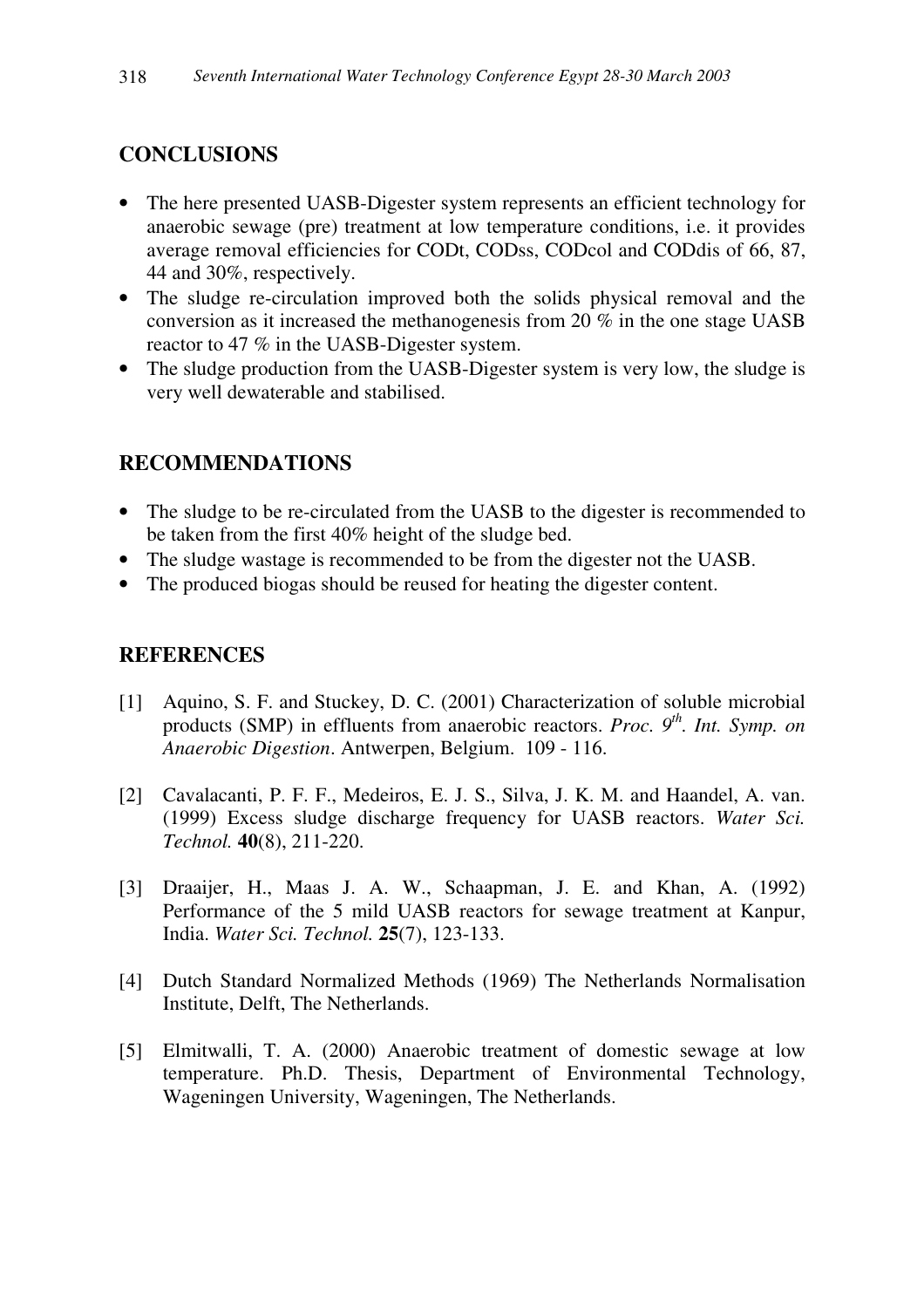- [6] Haandel, A. C. van and Lettinga, G. (1994) *Anaerobic Sewage Treatment. A Practical Guide for Regions with a Hot Climate*. John Wiley and Sons, New York.
- [7] Hammes, F., Kalogo, Y. and Verstraete, W. (2000) Anaerobic digestion technologies for closing the domestic water, carbon and nutrient cycles. *Water Sci. Technol.* **41**(3), 203-211.
- [8] Jirka, A. and Carter, M. J. (1975) Micro semi-automated analysis of surface and waste waters for chemical oxygen demand. *Analytical chem.* **47**, 1397 - 1401.
- [9] Last, A. R. M. van der and Lettinga, G. (1992) Anaerobic treatment of domestic sewage under moderate climatic (Dutch) conditions using upflow reactors at in creased superficial velocities. *Water Sci. Technol.* **25**(7), 167- 178.
- [10] Lawler, D. F., Chung, Y. J., Hwang, S. J. and Hull, B. A. (1986) Anaerobic digestion: effect on particle size and dewaterability. *J. Water Pollut. Control Fed*. **58**(12), 1107-1117.
- [11] Lettinga, G. (2001) Digestion and degradation, air for life. *Water Sci. Technol.* **44**(8), 157-176.
- [12] Lettinga, G. and Hulshoff Pol, L.W. (1991) UASB process design for various types of wastewater. *Wat. Sci. Tech.*, **24**(8), 87-107.
- [13] Mahmoud, N., Zeeman, G., Al-Sa'ed, R. and Lettinga, G. (2001) Digestion optimisation and performance prediction of the integrated UASB-Digester system for sewage treatment in the Middle East. *Proc. 9 th . Int. Symp. On Anaerobic Digestion* (poster papers). Antwerpen, Belgium. 583 - 586.
- [14] Mamals, D., Pitt, P. A., Cheng, Y. W., Loianco, J. and Jenkins, D. (1994) Determination of ferric chloride dose to control struvite precipitation in anaerobic sludge digesters. *Water Environ. Res*. **66**, 912-918.
- [15] Noyola, A., Capdeville, B. and Roques (1988) Anaerobic treatment of domestic wastewater with a rotating-stationary fixed-fil reactor. *Water Res.*, **22**(12), 1585-1592.
- [16] Polprasert, C., Kemmadamnrong, P. and Tran, F. T. (1992) Anaerobic baffle reactor (ABR) process for treating slaughterhouse wastewater. *Environm. Technol.*, **13**, 857-865.
- [17] Ruiz, I., Soto M., Veiga, MC, Ligero, P., Vega, A. and Blazquez R. (1998) Performance of and biomass characterisation in a UASB reactor treating domestic waste waster at ambient temperature. *Water SA* **24**(3), 215-222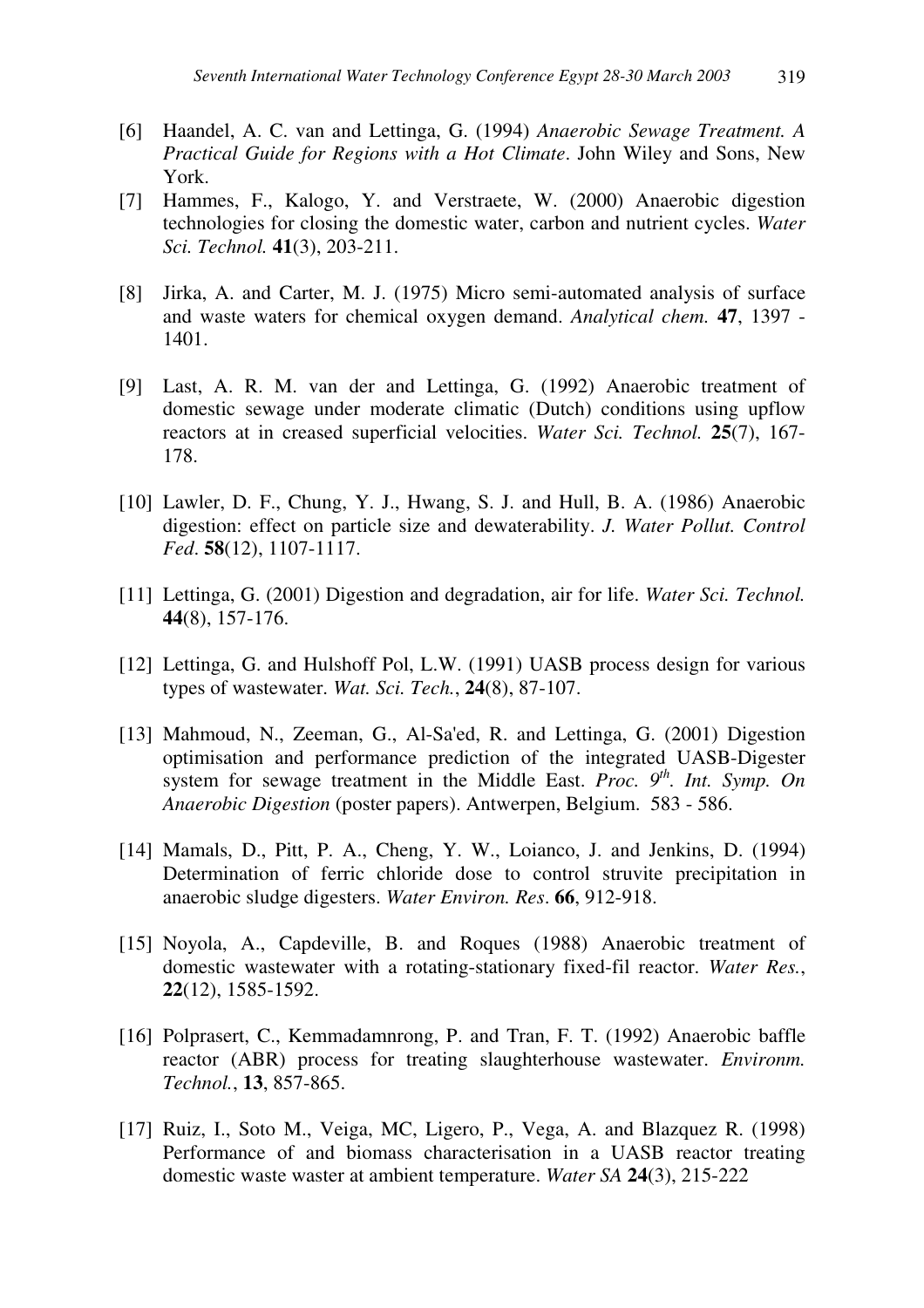- [18] Sanders, W. T. M (2001) Anaerobic hydrolysis during digestion of complex substrate. Ph.D. Thesis, Department of Environmental Technology, Wageningen University, Wageningen, The Netherlands.
- [19] Sanz, I. and Fdz-Polanco, F. (1990) Low temperature treatment of municipal sewage in anaerobic fluidized bed reactors. *Water Res.* **24**(4), 463 - 469.
- [20] Schellinkhout, A., Jakma, F. F. G. M. and Forero, G. E. (1988) Sewage treatment: the anaerobic way is advancing in Columbia. *Proc. 5 th . Int. Symp. On Anaerobic Digestion*. Bologna, Italy. 767-770.
- [21] Vieira, S. (1988) Anaerobic treatment of domestic sewage in Brazil. Research results and full scale experience. *Proc. 5 th . Int. Symp. on Anaerobic Digestion*. Bologna, Italy. 185-196.
- [22] Wang Kaijun (1994) Integrated anaerobic and aerobic treatment of sewage. PhD thesis, Department of Environmental Technology, Wageningen University, Wageningen, The Netherlands.
- [23] Zeeman, G. and Lettinga, G. (1999) The role of anaerobic digestion in closing the water and nutrient cycle at community level. *Water Sci. Technol.* **39**(5), 187-194.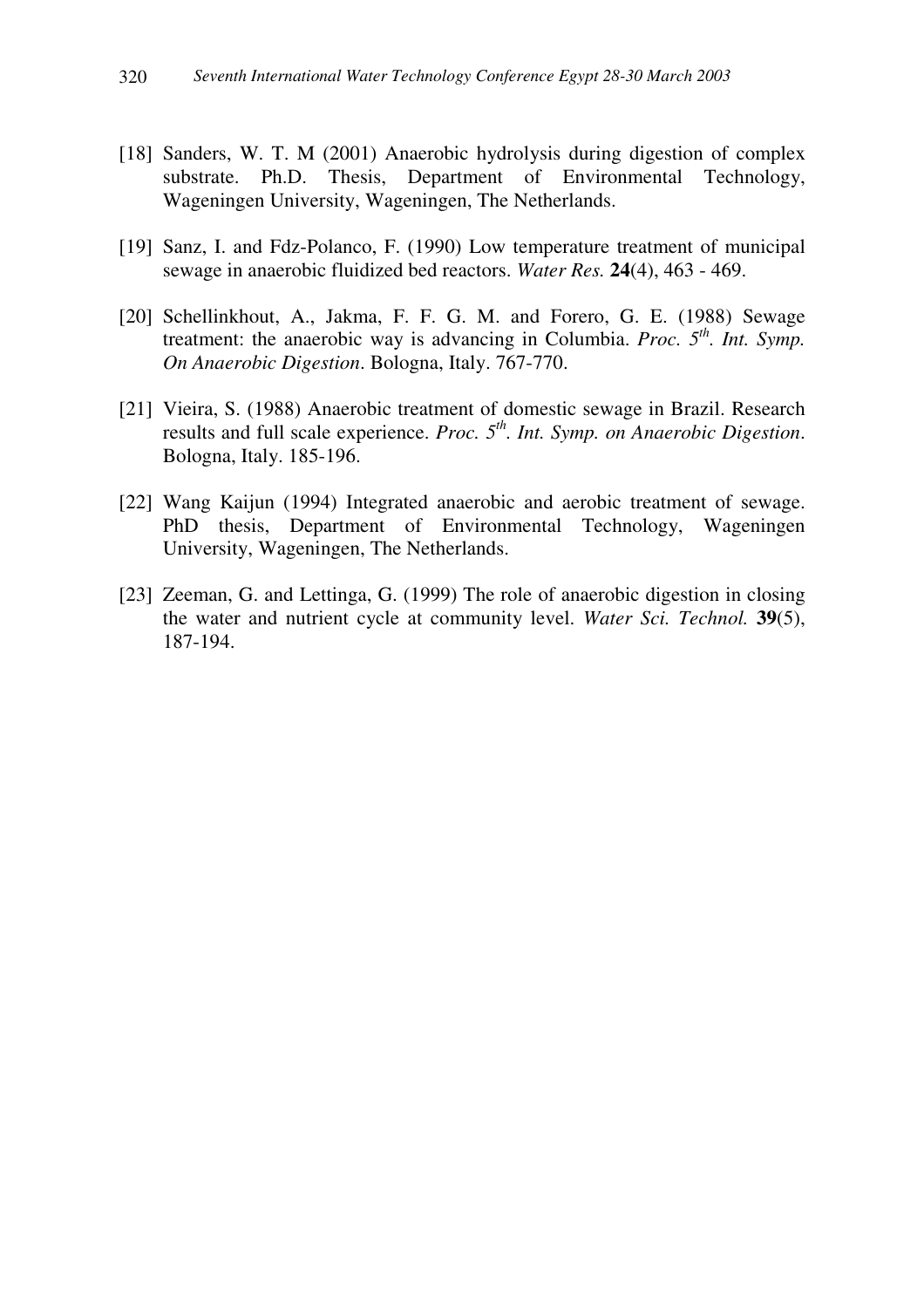| Reactor       | Effluent concentration (mg/L) |              |        |        | Removal efficiency $(\%)$ |      |              |        |        |                |
|---------------|-------------------------------|--------------|--------|--------|---------------------------|------|--------------|--------|--------|----------------|
|               | CODt                          | <b>CODss</b> | CODcol | CODdis | <b>VFA-COD</b>            | CODt | <b>CODss</b> | CODcol | CODdis | <b>VFA-COD</b> |
| <b>UASB</b>   | 390                           | 100          | 128    | 162    | 80                        | 44   | 73           |        |        | -8             |
|               | (62)                          | (36)         | (19)   | (47)   | (40)                      | (9)  | (14)         | (46)   | (17)   | (42)           |
| UASB-Digester | 151                           | 32           | 68     | 50     |                           | 66   | 87           | 44     | 30     | 95             |
|               | (34)                          | (24)         | (17)   | (10)   | (3)                       | (6)  | (5)          | (15)   | (36)   | (8)            |

Table 2. Effluent COD and VFA concentrations and removal efficiencies (%) during anaerobic sewage treatment in a UASB and a **UASB-digester system. Standard deviations are presented between brackets**

Table 3. Percentage of hydrolysis, acidification and methanogenesis during the treatment of domestic sewage in a one stage UASB and **a UASB-digester systems. Standard deviations are presented between brackets**

|   | <sup>⊕</sup> UASB-Digester |           | One stage UASB |     |  |
|---|----------------------------|-----------|----------------|-----|--|
|   | <b>UASB</b>                | *Digester | Overall system |     |  |
| H | 44                         | 19.99     |                | 25  |  |
|   | (15)                       | (38.2)    |                | (7) |  |
| A | 41                         | 19.68     |                | 24  |  |
|   | (12)                       | (40.83)   |                | (8) |  |
| M | 44                         | 19.62     | 47             | 21  |  |
|   | (11)                       | (34.23)   | (15)           | (5) |  |

+ calculations are based on the digester influent and effluent

 $\Phi$  calculations are based on total methane production including dissolved fraction